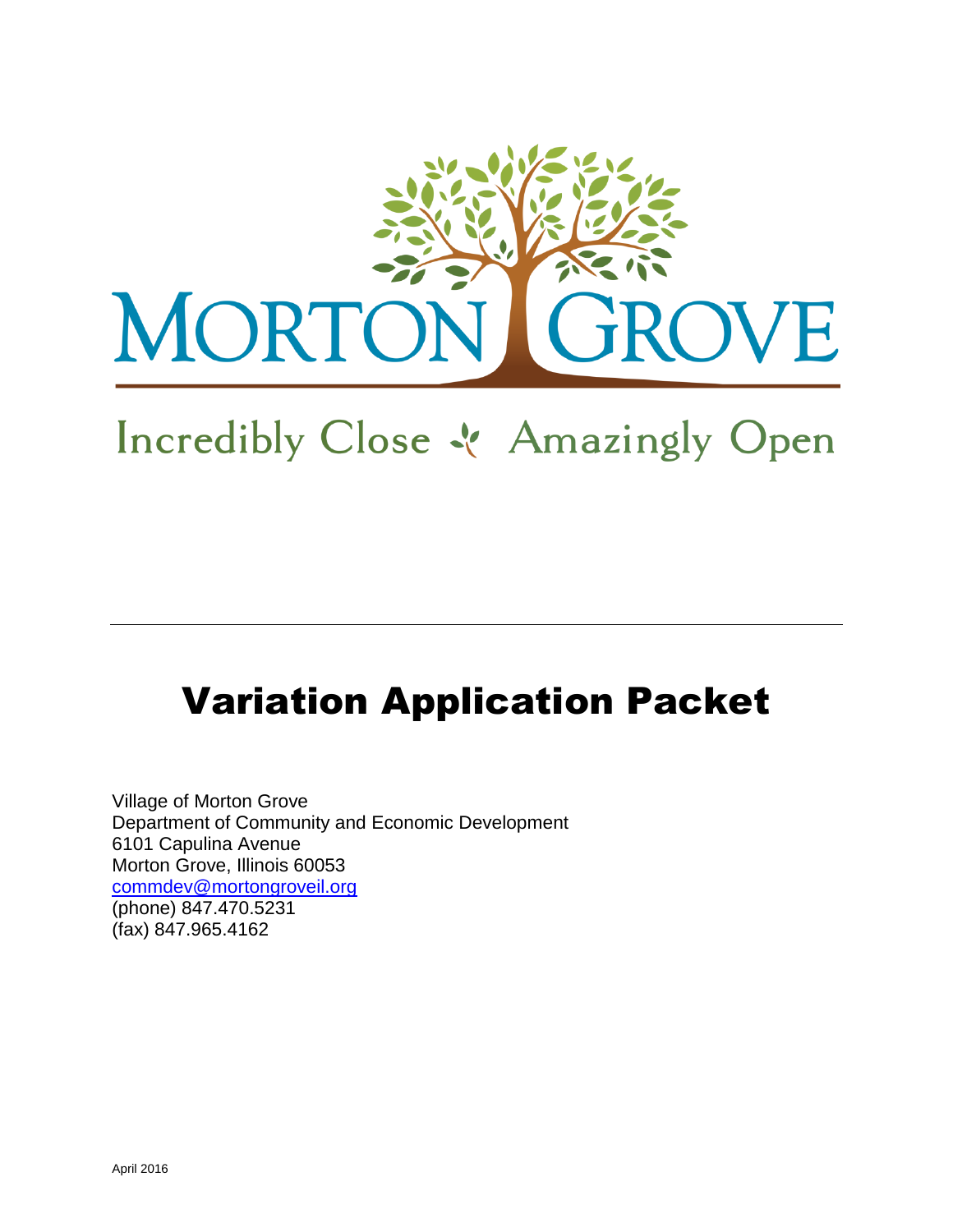#### **PROCESS OVERVIEW**

A Variation request typically takes two (2) months for review for residential requests, and may take up to three (3) months for review of non-residential requests. Variations requested as part of a Plan Commission application (such as a Special Use, Planned Unit Development, etc.) are subject to the timetable for Plan Commission review.

The process usually includes submittal of the application and associated documents, Staff review of the request, and a public meeting with the Zoning Board of Appeals (ZBA). The ZBA's public meeting consists of a public hearing for zoning variation requests, including determining whether to approve or deny the application, or to continue the request for further review.

#### *This overview is provided only as a summary of the Variation request process. This full packet contains specific information about requirements and expectations for each step in the process.*

Requests for signs are processed separately; see Village Staff for more information or go to the Village website<http://www.mortongroveil.org/government/departments/FormsPermits.asp> for the sign application.

#### **APPLICANT / PETITIONER RESPONSIBILITIES FOR A VARIATION**

- $\triangleright$  The applicant is required to attend the public hearing of the Zoning Board of Appeals where the application is reviewed. The owner should also be present at this meeting. If the owner cannot be present, then written authorization allowing the applicant to act on the owner's behalf must be provided. The applicant's attendance is needed to respond to any questions or issues regarding the application.
- $\triangleright$  The applicant must submit a completed application with appropriate exhibits for processing.
- $\triangleright$  The applicant must respond to requests for additional information, revised information, or clarification from Village Staff.
- $\triangleright$  The applicant and property owner must allow the Village to place a public hearing sign on the subject property. The applicant and property owner must also allow Village Staff and Zoning Board members to visit the property in preparation for their review of the case.
- $\triangleright$  At the public hearing of the Zoning Board, the applicant must present their case to the Zoning Board.
- $\triangleright$  At the public hearing, the applicant will speak before the Zoning Board, and should specifically address each of the Standards for Variation. These Standards are included in this application packet.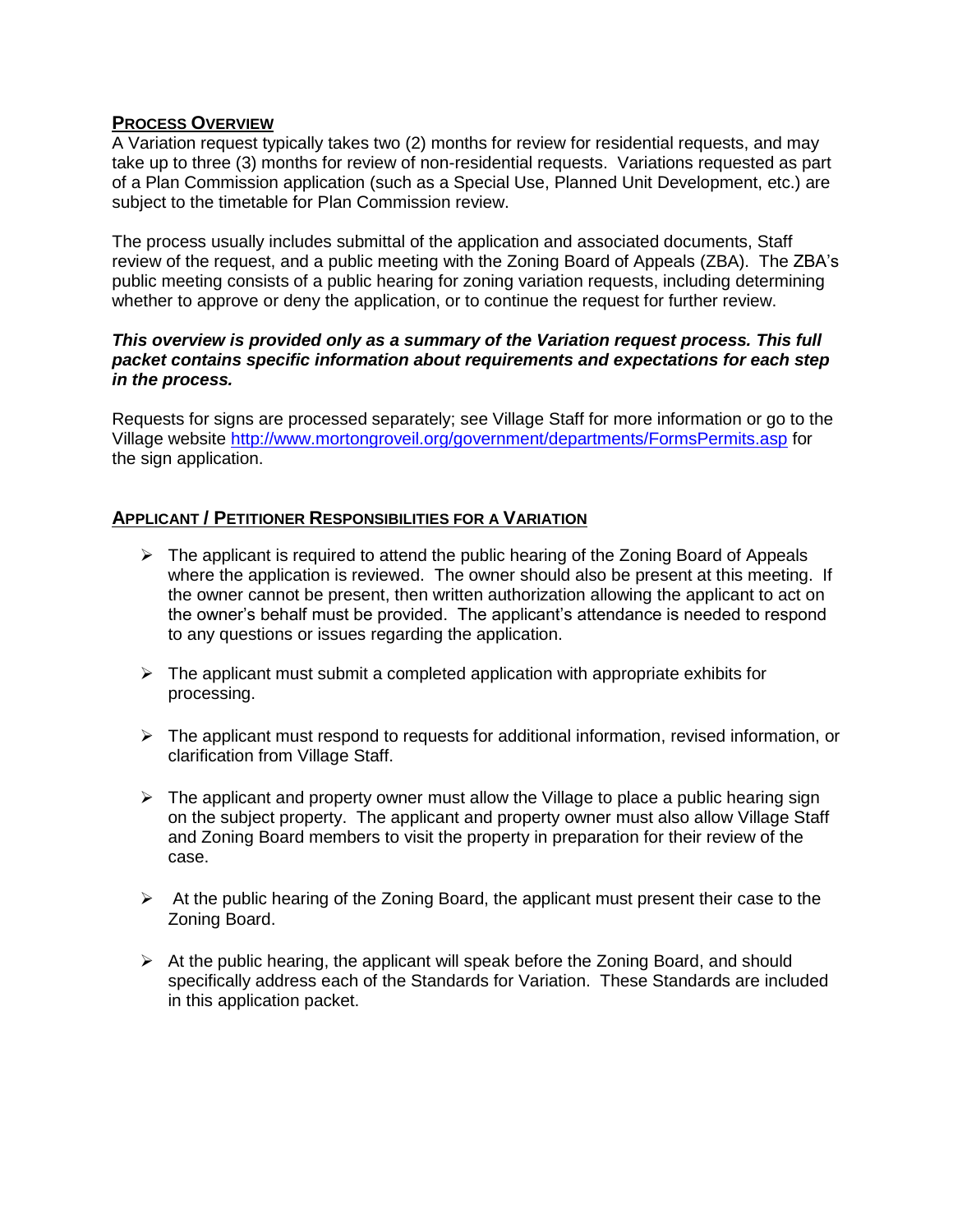#### **STANDARDS FOR A VARIATION**

The applicant is advised to verbally discuss the following Standards for Variations when appearing before the Zoning Board of Appeals at the Public Hearing. These are located in Sec. 12-16-3-A-2 of the Unified Development Code, and are listed below:

- Standards For Variations: The zoning board of appeals shall not vary the regulations of this title as authorized by this section unless it shall make findings of fact based upon evidence presented in each specific petition that:
- a. Not Self-Imposed: The alleged difficulty or hardship is caused by this title and has not been created by any persons presently having an interest in the subject property.
- b. Nonmonetary Considerations: The circumstances or conditions are such that the strict application of the provisions of this title would deprive the applicant of a reasonable use of his land. Mere loss in value shall not justify a variation.
- c. Not Detrimental To Public Welfare: The granting of any variation is in harmony with the general purposes and intent of this title and will not be detrimental to the public welfare or to other property or improvements in the neighborhood.
- d. Not Detrimental To Neighborhood: The proposed variation will not impair an adequate supply of light and air to adjacent property, substantially increase congestion in the streets, increase the potential damage of fire, endanger the public safety, or alter the character of the neighborhood.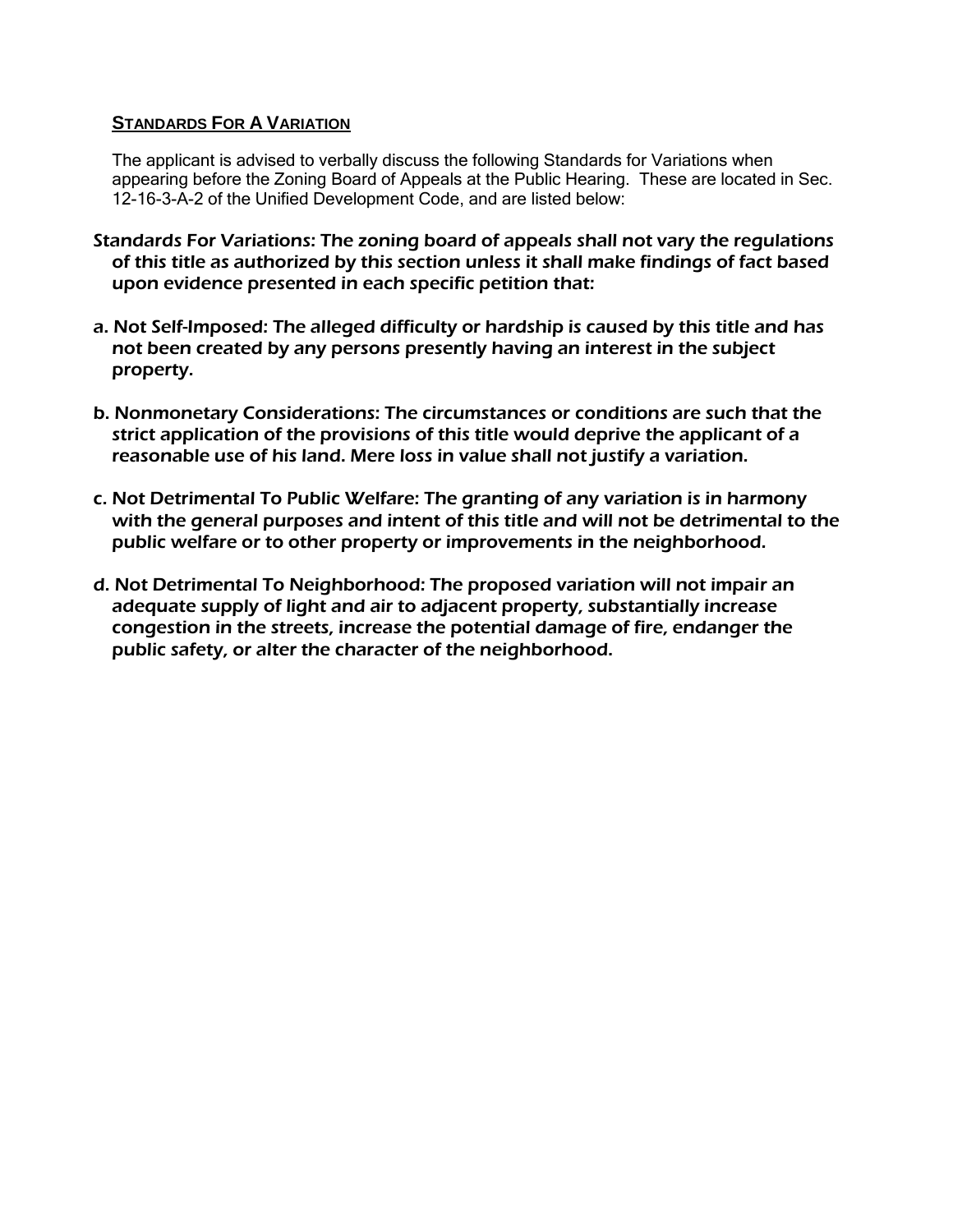#### **PRE-APPLICATION MEETING**

Applicants may find it helpful to contact and meet with the Village's Director of Community Development (the "Director") on proposed variation requests before submitting an application. Staff is available by appointment at the Village Hall typically Monday through Friday from 8:30 a.m. to 5:00 p.m.

This initial meeting will provide the applicant with an opportunity to learn more about the Variation process and to review the Variation to be requested. This will also allow the Director to determine what items will be required for submitting the application, and to suggest any necessary adjustments to the request. This step is important in order to save time, effort, and expense throughout the rest of the process!

#### **COMPLETE APPLICATION SUBMITTAL**

The applicant must submit a complete application to the Director to start the Variation process, including **15** copies of each document for processing. **Additional and/or revised copies may be required at any time during the review process.** Once the application is determined to be complete, it will be scheduled for a Public Hearing, subject to the deadlines and meetings noted in the Zoning Board of Appeals Schedule, which is provided in this application package.

The following items and information are a part of the Variation application, unless otherwise specified by the Director:

(Any sheet larger than 11" X 17" shall have one 11" x 17" copy with it.)

- 1) Completed Variation application with authorized signatures.
- 2) Responses stating how the Variation standards (contained in Sec. Sec. 12-16-3-A-2 of the Unified Development Code, and listed above) are being met with the proposed project.
- 3) Site plan with dimensions, and drawn to scale not smaller than one (1) inch equals twenty (20) feet, showing the property boundary, footprint of all buildings and structures with distances from property boundaries and other dimensions necessary to support the action requested. Floor plans and elevation drawings required.
- 4) Site plan with dimensions, and drawn to scale not smaller than one (1) inch equals fifty (50) feet showing the size of lots adjoining or separated by an alley or walkway, including locations of buildings and structures with distances from their property boundary. Distances pertaining to lot for which variation is being sought shall be exact.
- 5) For uses other than single-family residential, the following additional information may be required based on the nature of the variation sought:
	- Area of subject property in square feet and acres;
	- Relation of lot and yard dimensions to height, width, depth of structures;
	- Significant topographic features (a topographic survey may be required);
	- Parking lot plan including location, dimensions, number and gradient of all driveways, entrances, curb cuts, parking spaces, and loading facilities;
	- Percent of lot covered by parking lots, driveways, and loading facilities;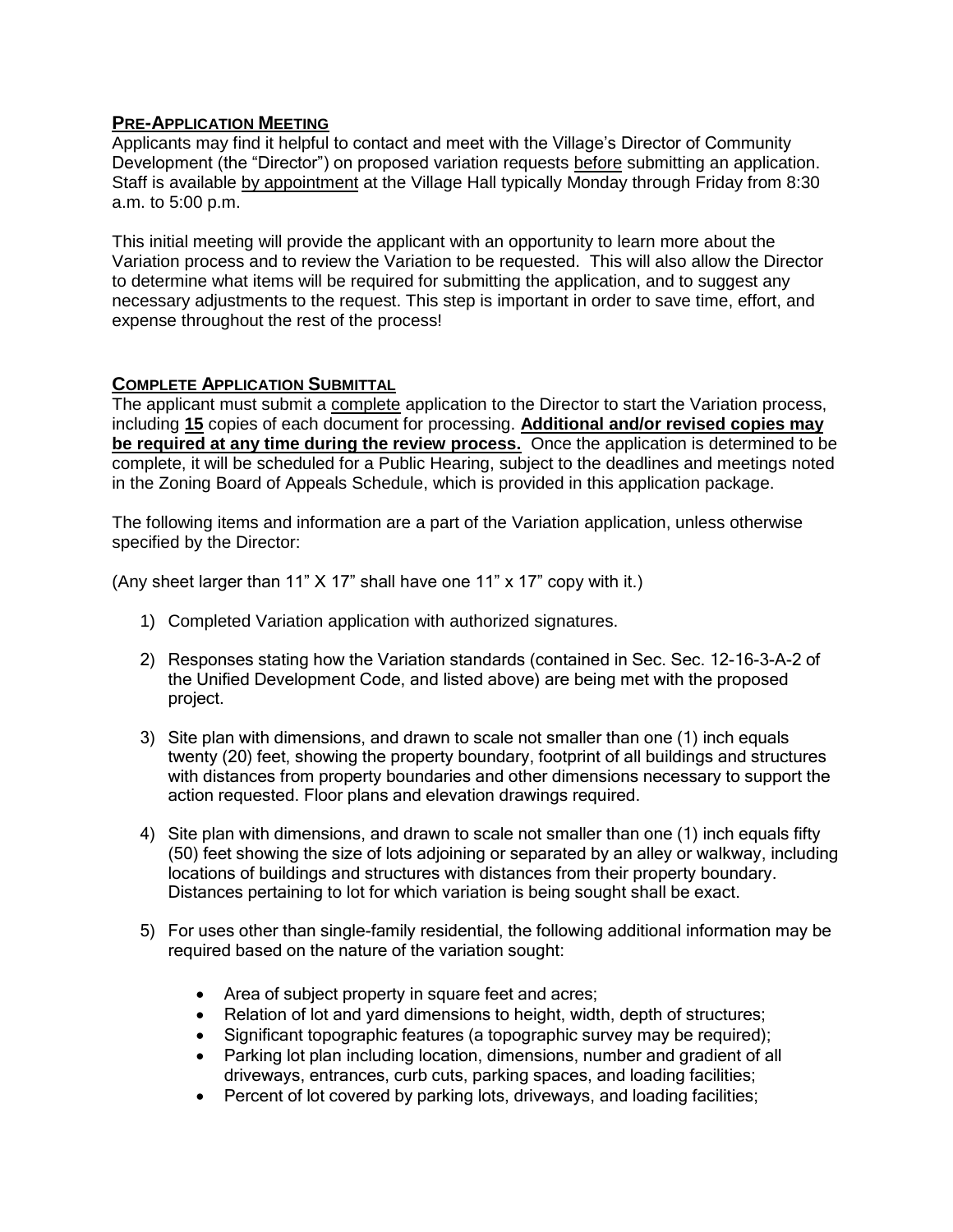- Location of snow storage area(s);
- Location of total area of all usable open space;
- Location and height of existing and proposed fencing or screen planting; and
- Location, size, and arrangement of all site advertising, business, and identification signs, and sketches showing content and layout of signs.
- 6) Name and address of property owners within one hundred (100) lineal feet in all directions from the subject parcel for one and two family residential properties, and two hundred and fifty (250) feet for all other properties.
- 7) A Certified plat of survey of property for which this application is submitted showing current buildings and structures on site.
- 8) Proof of ownership (tax bill, sales contract) or interest. Copies of originals are acceptable. If applicant is not owner, written authorization from the property owner to file application and accept conditions of approval regarding the project and the property.
- 9) Identification and extent of interest of any official or employee of the Village in the subject property.
- 10) If represented by counsel or other at the public hearing, applicant shall furnish representative with evidence of authority.
- 11) Check, or other evidence of payment, made payable to the Village of Morton Grove for:
	- a. Residential Application fee (*\$50 for properties in R1, R2, R3); or*
	- b. Non-Residential Application *(\$250 for properties in C1, C2, CR, M1 or M2)*.

Improper, insufficient, or inaccurate completion of this application or required attachments shall constitute sufficient grounds for continuing or delaying the scheduled hearing, or refusing publication.

The filing of this Application with the Village of Morton Grove shall not constitute acceptance for scheduling a public hearing before the Morton Grove Zoning Board of Appeals until it is reviewed and approved by the Director.

#### **VILLAGE STAFF REVIEW**

Each Variation application will be reviewed by Village Staff for comment. Village Staff will forward comments from this review to the applicant. The applicant is responsible for responding to any and all issues noted during the Village review.

This review process is intended to allow Village Staff the ability to review, discuss and resolve site problems and more directly communicate Morton Grove requirements to applicants. By identifying the applicable codes and ordinances through this process, costly delays from oversights or incomplete applications may be avoided. Once all Village issues have been addressed, the case will be placed on the next available Zoning Board of Appeals meeting agenda.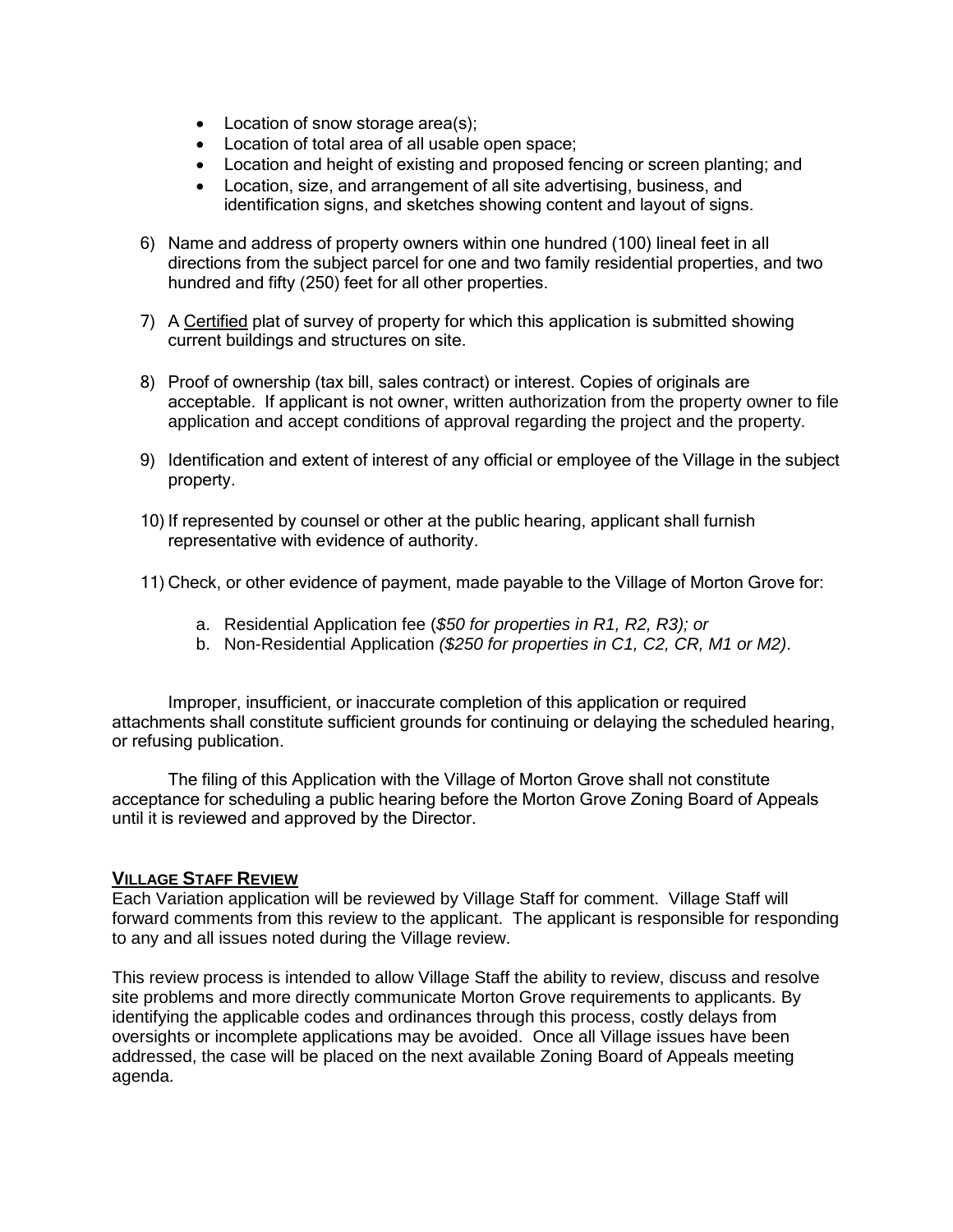#### **PUBLIC NOTIFICATIONS AND SIGNS**

As noted above, the applicant is responsible for submitting the names and addresses of property owners within 250 feet of the property.

Apart from that requirement, the Village carries out the other public notice and legal notice requirements, including the following:

- **Placing a Public Notice sign on the property.** *The applicant must allow this sign to remain where the Village places it on the property for the duration of the planning and zoning review.* The Village places these signs at least 10 days before a public hearing, and removes them sign once all Village planning and zoning review is completed.
- **Publishing a legal notice in a local newspaper.** The applicant should understand that the property in question will be identified publicly for their request.

**NOTICE ZONING APPLICATION** PENDING FOR THIS **PROPERTY** FOR INFORMATION CONTACT VILLAGE OF MORTON GROVE COMMUNITY DEVELOPMENT 847-470-5231 WWW.MORTONGROVEIL.ORG

 **Sending notification letters to surrounding property owners**. Again, the applicant should be aware that such letters are sent identifying the property, nature of request, and public hearing where anyone can speak about a request.

The Applicant should also expect Village Staff and Zoning Board members to visit the property to gather more information about the request. (Applicants may discuss the case with Village Staff, but should **NOT** speak about the case with Zoning Board members before the hearing; any violation of this can result in the case being **withdrawn** due to "ex parte" communications as specified by Illinois State Law.)

#### **ZONING BOARD OF APPEALS**

The public hearing is an opportunity for the Zoning Board of Appeals to hear testimony from the applicant and other concerned parties regarding the Variation request.

At the public hearing of the Zoning Board:

- The applicant must be present. The owner should also be present, or have previously provided written authorization for the applicant to represent the property. The applicant's presence is required at the public hearing to respond to questions from the Zoning Board and/or interested parties, or to respond to requests for further information. All communications and responses to questions or issues should be addressed to the Zoning Board.
- A recording secretary will be present to summarize verbal testimony provided at the public hearing.
- The applicant will speak at the Commission meeting, for the record, to present the request and to address the Standards for Variation (listed above).

At the end of the public hearing, the Zoning Board will discuss the case and vote to either approve or deny the request. In order for the Zoning Board of Appeals to approve a request,

*Sample Public Notice Sign*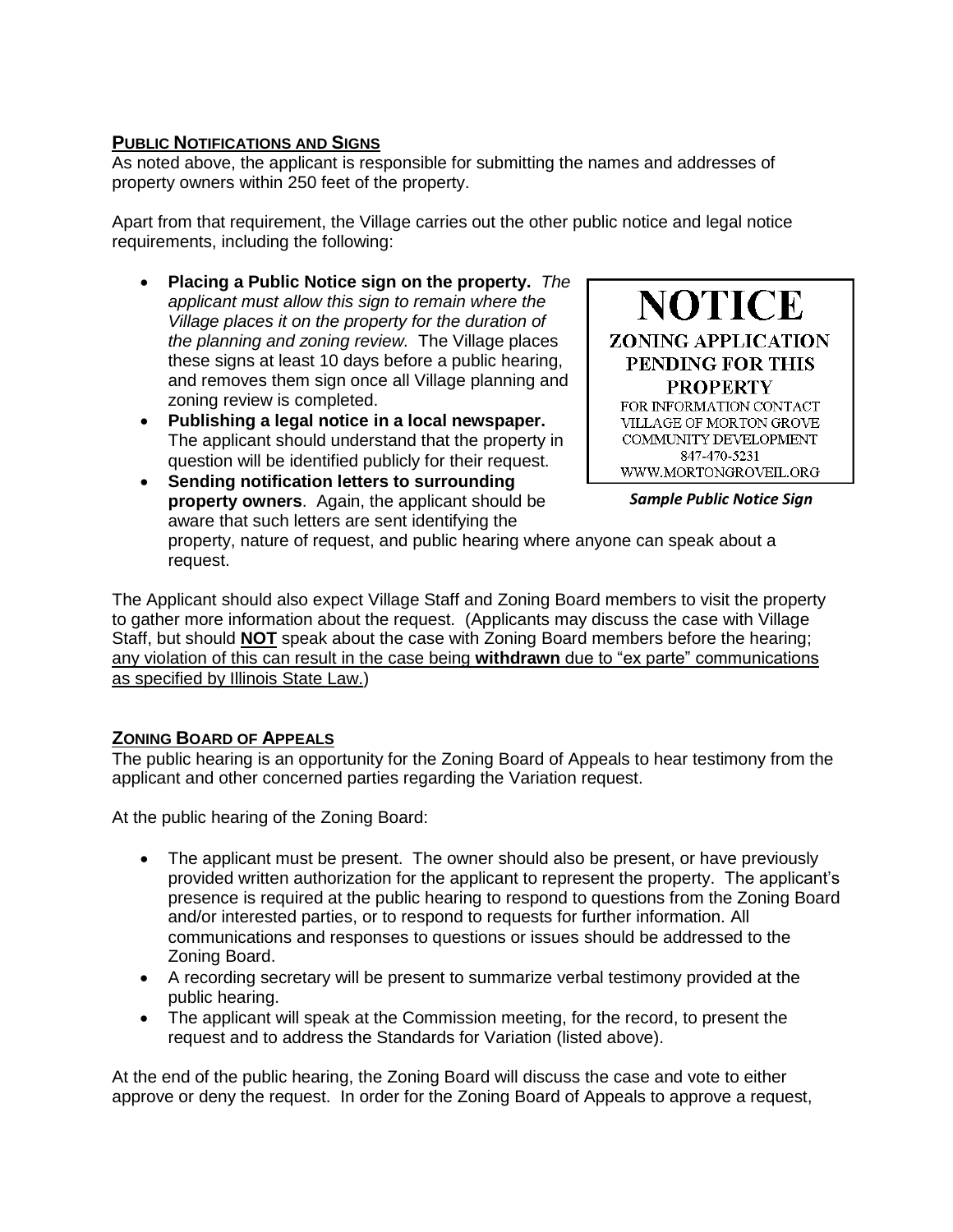the Zoning Board must find that the proposed Special Use meets the standards described above.

#### *The Zoning Board of Appeals makes the final decision for variation requests; variation requests do not go to the Village Board for final action.*

#### **VARIATION PROCESS**

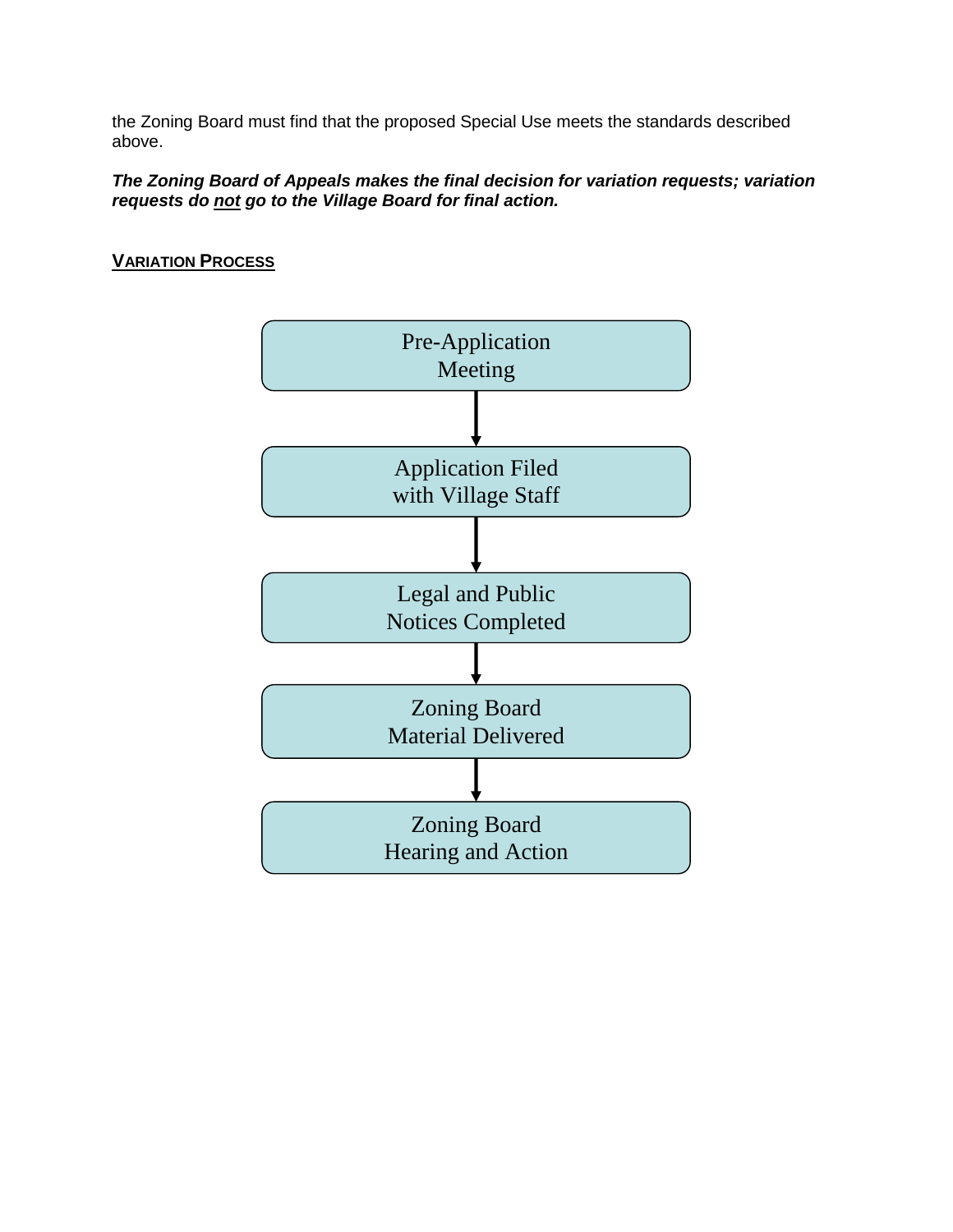

## Village of Morton Grove

Department of Building and Inspectional Services

Incredibly Close & Amazingly Oper

Direct Telephone 847 / 470-5214 Direct Fax 847 / 663-6185

Morton Grove Plan Commission Procedural Control Schedule is located at: https:// www.mortongroveil.org/plan-commission-procedural-control-schedule

> Richard T. Flickinger Municipal Center 6101 Capulina Avenue, Morton Grove, Illinois 60053-2985 Tel: (847)965-4100 TDD (847) 470-5249 Fax: (847)965-4162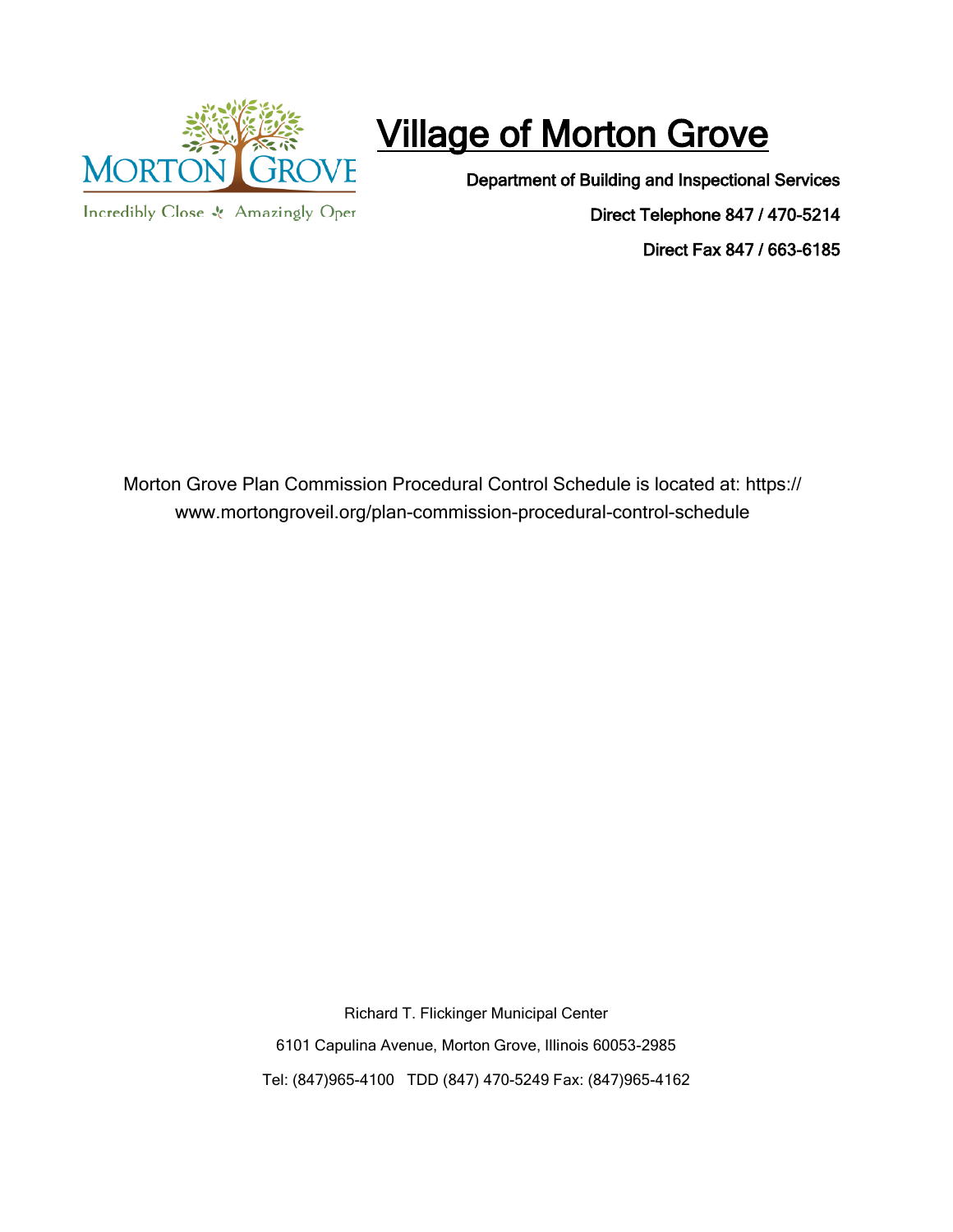

### VARIATION APPLICATION

Village of Morton Grove Department of Community Development 6101 Capulina Avenue Morton Grove, Illinois 60053  $(847)470-5231$  (p)  $(847)965-4162$  (f)

Incredibly Close & Amazingly Oper

**APPLICANT INFORMATION**

CASE NUMBER: \_\_\_\_\_\_\_\_\_\_\_\_\_\_\_\_\_\_\_\_\_\_\_\_\_\_\_ DATE APPLICATION FILED: \_\_\_\_\_\_\_\_\_\_\_\_\_\_\_

| Applicant Legal Interest in Property (Owner, Tenant, Etc.): _____________________ |
|-----------------------------------------------------------------------------------|
|                                                                                   |
|                                                                                   |
| <b>PROPERTY INFORMATION</b>                                                       |

| Common Address of Property:           |                         |
|---------------------------------------|-------------------------|
| Property Identification Number (PIN): |                         |
| Zoning District:                      | Property's Current Use: |

#### **APPLICANT'S REQUEST (ATTACH ADDITIONAL SHEETS AS NECESSARY):**

1. Applicant is requesting a Variation from the following section of the Unified Development Code: \_\_\_\_\_\_\_\_\_\_\_\_\_\_\_\_\_\_\_\_\_\_\_\_\_\_\_\_\_\_\_\_\_\_\_\_\_\_\_\_\_\_\_\_\_\_\_\_\_\_\_\_\_\_\_\_\_\_\_\_\_\_\_\_\_\_\_\_\_\_

\_\_\_\_\_\_\_\_\_\_\_\_\_\_\_\_\_\_\_\_\_\_\_\_\_\_\_\_\_\_\_\_\_\_\_\_\_\_\_\_\_\_\_\_\_\_\_\_\_\_\_\_\_\_\_\_\_\_\_\_\_\_\_\_\_\_\_\_\_\_\_\_\_\_\_\_ \_\_\_\_\_\_\_\_\_\_\_\_\_\_\_\_\_\_\_\_\_\_\_\_\_\_\_\_\_\_\_\_\_\_\_\_\_\_\_\_\_\_\_\_\_\_\_\_\_\_\_\_\_\_\_\_\_\_\_\_\_\_\_\_\_\_\_\_\_\_\_\_\_\_\_\_ \_\_\_\_\_\_\_\_\_\_\_\_\_\_\_\_\_\_\_\_\_\_\_\_\_\_\_\_\_\_\_\_\_\_\_\_\_\_\_\_\_\_\_\_\_\_\_\_\_\_\_\_\_\_\_\_\_\_\_\_\_\_\_\_\_\_\_\_\_\_\_\_\_\_\_\_

for the following: \_\_\_\_\_\_\_\_\_\_\_\_\_\_\_\_\_\_\_\_\_\_\_\_\_\_\_\_\_\_\_\_\_\_\_\_\_\_\_\_\_\_\_\_\_\_\_\_\_\_\_\_\_\_\_\_\_\_\_\_\_\_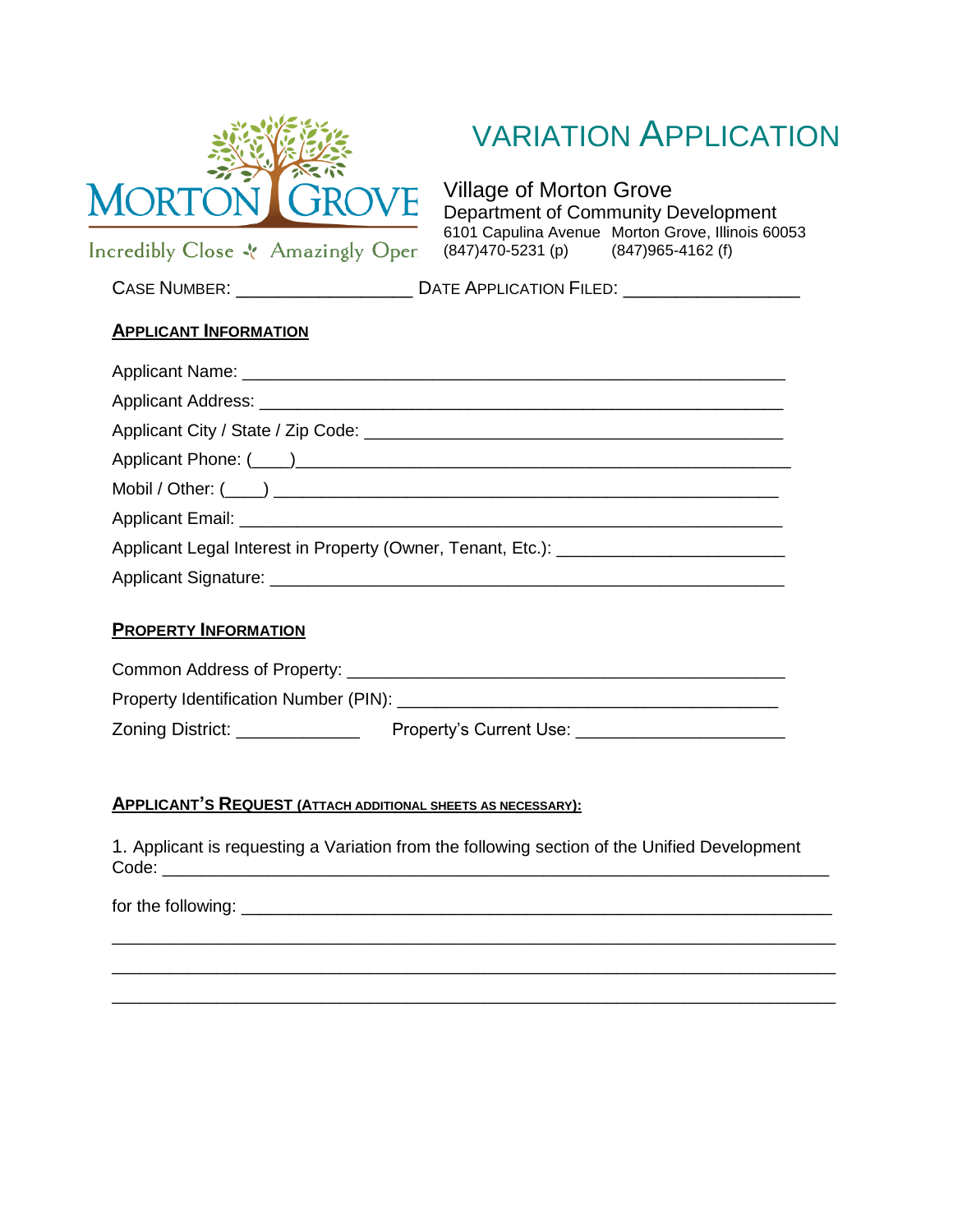2. Please provide detailed information to explain why the variation is being requested:

\_\_\_\_\_\_\_\_\_\_\_\_\_\_\_\_\_\_\_\_\_\_\_\_\_\_\_\_\_\_\_\_\_\_\_\_\_\_\_\_\_\_\_\_\_\_\_\_\_\_\_\_\_\_\_\_\_\_\_\_\_\_\_\_\_\_\_\_\_\_

\_\_\_\_\_\_\_\_\_\_\_\_\_\_\_\_\_\_\_\_\_\_\_\_\_\_\_\_\_\_\_\_\_\_\_\_\_\_\_\_\_\_\_\_\_\_\_\_\_\_\_\_\_\_\_\_\_\_\_\_\_\_\_\_\_\_\_\_\_\_

\_\_\_\_\_\_\_\_\_\_\_\_\_\_\_\_\_\_\_\_\_\_\_\_\_\_\_\_\_\_\_\_\_\_\_\_\_\_\_\_\_\_\_\_\_\_\_\_\_\_\_\_\_\_\_\_\_\_\_\_\_\_\_\_\_\_\_\_\_\_

3. Provide responses to the Variation standards as listed in Section 12-16-3-A-2 of the Unified Development Code. The Variation standards are as follows:

a. Not Self-Imposed: The alleged difficulty or hardship is caused by this title and has not been created by any persons presently having an interest in the subject property.

\_\_\_\_\_\_\_\_\_\_\_\_\_\_\_\_\_\_\_\_\_\_\_\_\_\_\_\_\_\_\_\_\_\_\_\_\_\_\_\_\_\_\_\_\_\_\_\_\_\_\_\_\_\_\_\_\_\_\_\_\_\_\_\_\_\_\_\_\_\_\_\_\_\_\_\_ \_\_\_\_\_\_\_\_\_\_\_\_\_\_\_\_\_\_\_\_\_\_\_\_\_\_\_\_\_\_\_\_\_\_\_\_\_\_\_\_\_\_\_\_\_\_\_\_\_\_\_\_\_\_\_\_\_\_\_\_\_\_\_\_\_\_\_\_\_\_\_\_\_\_\_\_ \_\_\_\_\_\_\_\_\_\_\_\_\_\_\_\_\_\_\_\_\_\_\_\_\_\_\_\_\_\_\_\_\_\_\_\_\_\_\_\_\_\_\_\_\_\_\_\_\_\_\_\_\_\_\_\_\_\_\_\_\_\_\_\_\_\_\_\_\_\_\_\_\_\_\_\_ \_\_\_\_\_\_\_\_\_\_\_\_\_\_\_\_\_\_\_\_\_\_\_\_\_\_\_\_\_\_\_\_\_\_\_\_\_\_\_\_\_\_\_\_\_\_\_\_\_\_\_\_\_\_\_\_\_\_\_\_\_\_\_\_\_\_\_\_\_\_\_\_\_\_\_

b. Nonmonetary Considerations: The circumstances or conditions are such that the strict application of the provisions of this title would deprive the applicant of a reasonable use of his land. Mere loss in value shall not justify a variation.

\_\_\_\_\_\_\_\_\_\_\_\_\_\_\_\_\_\_\_\_\_\_\_\_\_\_\_\_\_\_\_\_\_\_\_\_\_\_\_\_\_\_\_\_\_\_\_\_\_\_\_\_\_\_\_\_\_\_\_\_\_\_\_\_\_\_\_\_\_\_\_\_\_\_\_\_ \_\_\_\_\_\_\_\_\_\_\_\_\_\_\_\_\_\_\_\_\_\_\_\_\_\_\_\_\_\_\_\_\_\_\_\_\_\_\_\_\_\_\_\_\_\_\_\_\_\_\_\_\_\_\_\_\_\_\_\_\_\_\_\_\_\_\_\_\_\_\_\_\_\_\_\_ \_\_\_\_\_\_\_\_\_\_\_\_\_\_\_\_\_\_\_\_\_\_\_\_\_\_\_\_\_\_\_\_\_\_\_\_\_\_\_\_\_\_\_\_\_\_\_\_\_\_\_\_\_\_\_\_\_\_\_\_\_\_\_\_\_\_\_\_\_\_\_\_\_\_\_\_ \_\_\_\_\_\_\_\_\_\_\_\_\_\_\_\_\_\_\_\_\_\_\_\_\_\_\_\_\_\_\_\_\_\_\_\_\_\_\_\_\_\_\_\_\_\_\_\_\_\_\_\_\_\_\_\_\_\_\_\_\_\_\_\_\_\_\_\_\_\_\_\_\_\_\_\_

 c. Not Detrimental to Public Welfare: The granting of any variation is in harmony with the general purposes and intent of this title and will not be detrimental to the public welfare or to other property or improvements in the neighborhood.

\_\_\_\_\_\_\_\_\_\_\_\_\_\_\_\_\_\_\_\_\_\_\_\_\_\_\_\_\_\_\_\_\_\_\_\_\_\_\_\_\_\_\_\_\_\_\_\_\_\_\_\_\_\_\_\_\_\_\_\_\_\_\_\_\_\_\_\_\_\_\_\_\_\_\_\_ \_\_\_\_\_\_\_\_\_\_\_\_\_\_\_\_\_\_\_\_\_\_\_\_\_\_\_\_\_\_\_\_\_\_\_\_\_\_\_\_\_\_\_\_\_\_\_\_\_\_\_\_\_\_\_\_\_\_\_\_\_\_\_\_\_\_\_\_\_\_\_\_\_\_\_\_ \_\_\_\_\_\_\_\_\_\_\_\_\_\_\_\_\_\_\_\_\_\_\_\_\_\_\_\_\_\_\_\_\_\_\_\_\_\_\_\_\_\_\_\_\_\_\_\_\_\_\_\_\_\_\_\_\_\_\_\_\_\_\_\_\_\_\_\_\_\_\_\_\_\_\_\_ \_\_\_\_\_\_\_\_\_\_\_\_\_\_\_\_\_\_\_\_\_\_\_\_\_\_\_\_\_\_\_\_\_\_\_\_\_\_\_\_\_\_\_\_\_\_\_\_\_\_\_\_\_\_\_\_\_\_\_\_\_\_\_\_\_\_\_\_\_\_\_\_\_\_\_\_

 d. Not Detrimental to Neighborhood: The proposed variation will not impair an adequate supply of light and air to adjacent property, substantially increase congestion in the streets, increase the potential damage of fire, endanger the public safety, or alter the character of the neighborhood.

\_\_\_\_\_\_\_\_\_\_\_\_\_\_\_\_\_\_\_\_\_\_\_\_\_\_\_\_\_\_\_\_\_\_\_\_\_\_\_\_\_\_\_\_\_\_\_\_\_\_\_\_\_\_\_\_\_\_\_\_\_\_\_\_\_\_\_\_\_\_\_\_\_\_\_\_ \_\_\_\_\_\_\_\_\_\_\_\_\_\_\_\_\_\_\_\_\_\_\_\_\_\_\_\_\_\_\_\_\_\_\_\_\_\_\_\_\_\_\_\_\_\_\_\_\_\_\_\_\_\_\_\_\_\_\_\_\_\_\_\_\_\_\_\_\_\_\_\_\_\_\_\_ \_\_\_\_\_\_\_\_\_\_\_\_\_\_\_\_\_\_\_\_\_\_\_\_\_\_\_\_\_\_\_\_\_\_\_\_\_\_\_\_\_\_\_\_\_\_\_\_\_\_\_\_\_\_\_\_\_\_\_\_\_\_\_\_\_\_\_\_\_\_\_\_\_\_\_\_ \_\_\_\_\_\_\_\_\_\_\_\_\_\_\_\_\_\_\_\_\_\_\_\_\_\_\_\_\_\_\_\_\_\_\_\_\_\_\_\_\_\_\_\_\_\_\_\_\_\_\_\_\_\_\_\_\_\_\_\_\_\_\_\_\_\_\_\_\_\_\_\_\_\_\_\_